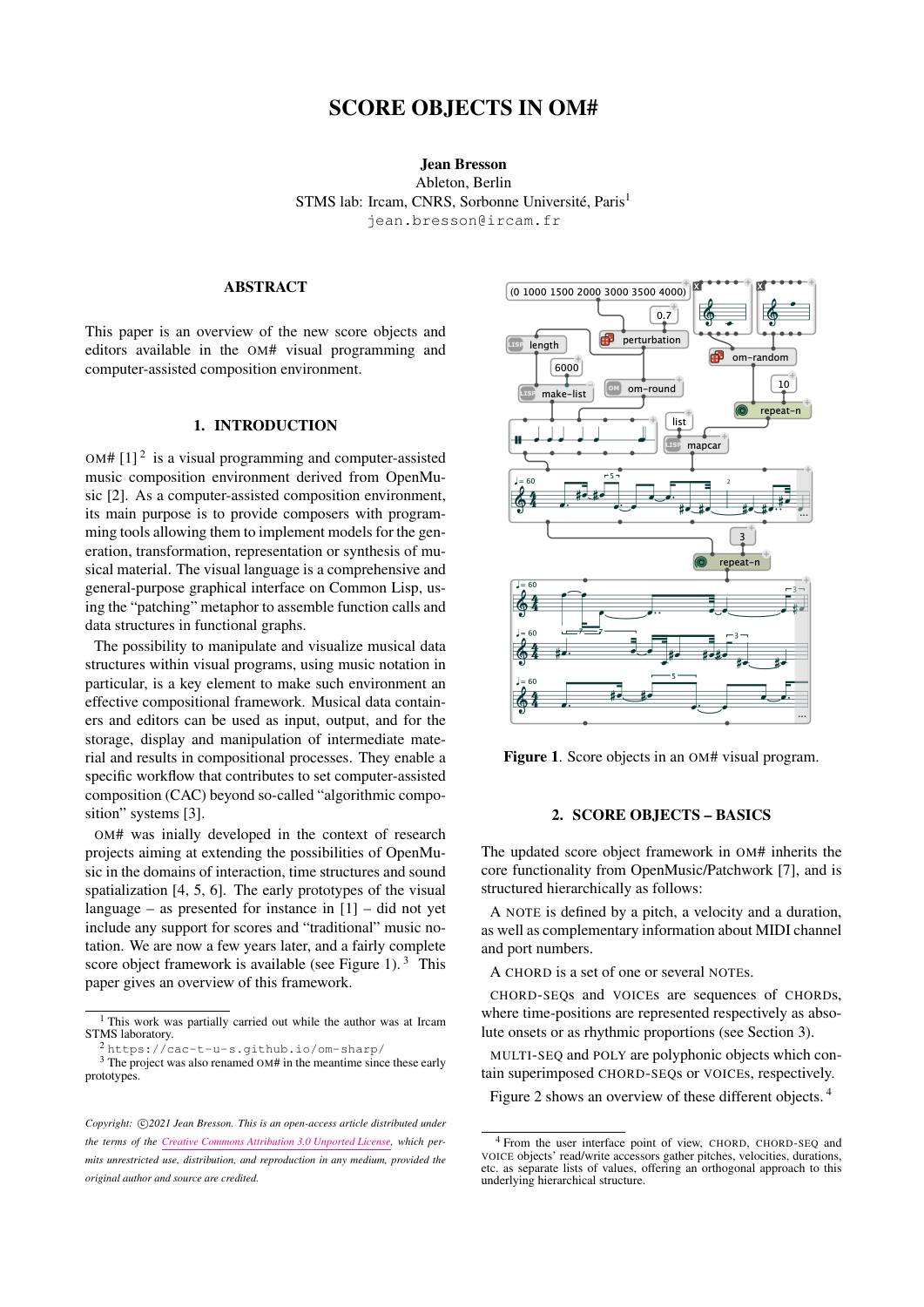<span id="page-1-1"></span>

Figure 2. OM# main score objects.

## <span id="page-1-0"></span>3. RHYTHMIC STRUCTURES AND NOTATION

Each score object has an explicit or implicit *onset*, determining its time positioning relative to its container object. CHORDs are the actual basic element (also called "timeditem") in OM#'s time representation framework [\[8\]](#page-4-7).

In order to give account for rhythmic notation, the VOICE object represents time structures using an additional layer of MEASUREs and GROUPs, overlaid on top of the sequence of chords (a GROUP contains nested sub-GROUPs, CHORDs, or RESTs).

The temporal/horizontal spacing algorithm handles graphical alignment between simultaneous events and symbols in polyphonic scores, taking into account the constraints of rhythmic structures (where horizontal space is not necessarily proportional to durations), beaming, artificial spacing introduced by bars, keys, alterations and other symbols. It offers a few different scaling options, and an alternative "proportional" representation of rhythmic structures (i.e. spacing proportionally to the actual duration of musical events) (see Figure [3\)](#page-1-2).

From the user perspective, the rhythmic structure is expressed using a Rhythmic Tree (RT): a recursively nested (*duration* (*subdivisions*)) pair (where each element in *subdivisions* is another RT) representing relative durations and grouping in a compact textual format [\[9\]](#page-4-8). Rests are encoded by negative durations, and tied notes by float values. The RT is then internally converted to onsets of the chord sequence (considering a given tempo), and determines the rhythmic layer of measures and nested GROUPs, displayed with adequate beaming, tuplets, note heads and dots depending on the given metrics.

<span id="page-1-2"></span>

Figure 3. Options for time-spacing of a VOICE: rhythmic (top) vs. proportional (bottom).

OM# supports *grace notes*: a subdivision of 0 in a rhythmic tree group is interpreted as a note shifted by a small offset before or after the closest non-null subdivision in that group (depending on the relative position in the list, and on possible other grace notes aligned in a sequence before or after the "main" note of the group) – see Figure [4.](#page-1-3) Grace notes are displayed and editable in CHORD, VOICE and POLY editors.

<span id="page-1-3"></span>

Figure 4. Grace notes: Distribute chord pitches before and after the beat. The group of subdivisions (0 0 1 0) in the rhythm tree indicates that the first two notes are offset before, and the last one after the beat position of the chord.

# 4. DISPLAY AND EDITING

OM# score rendering follows the SMuFL (Standard Mu-sic Font Layout) specification<sup>[5](#page-1-4) [6](#page-1-5)</sup> [\[10\]](#page-4-9), and so theoretically can adapt to any SMuFL-compliant musical font. [7](#page-1-6)

<span id="page-1-4"></span><sup>5</sup> <https://www.smufl.org/>

<span id="page-1-5"></span><sup>6</sup> <https://w3c.github.io/smufl/gitbook/>

<span id="page-1-6"></span><sup>7</sup> OM# currently uses the *Bravura* font.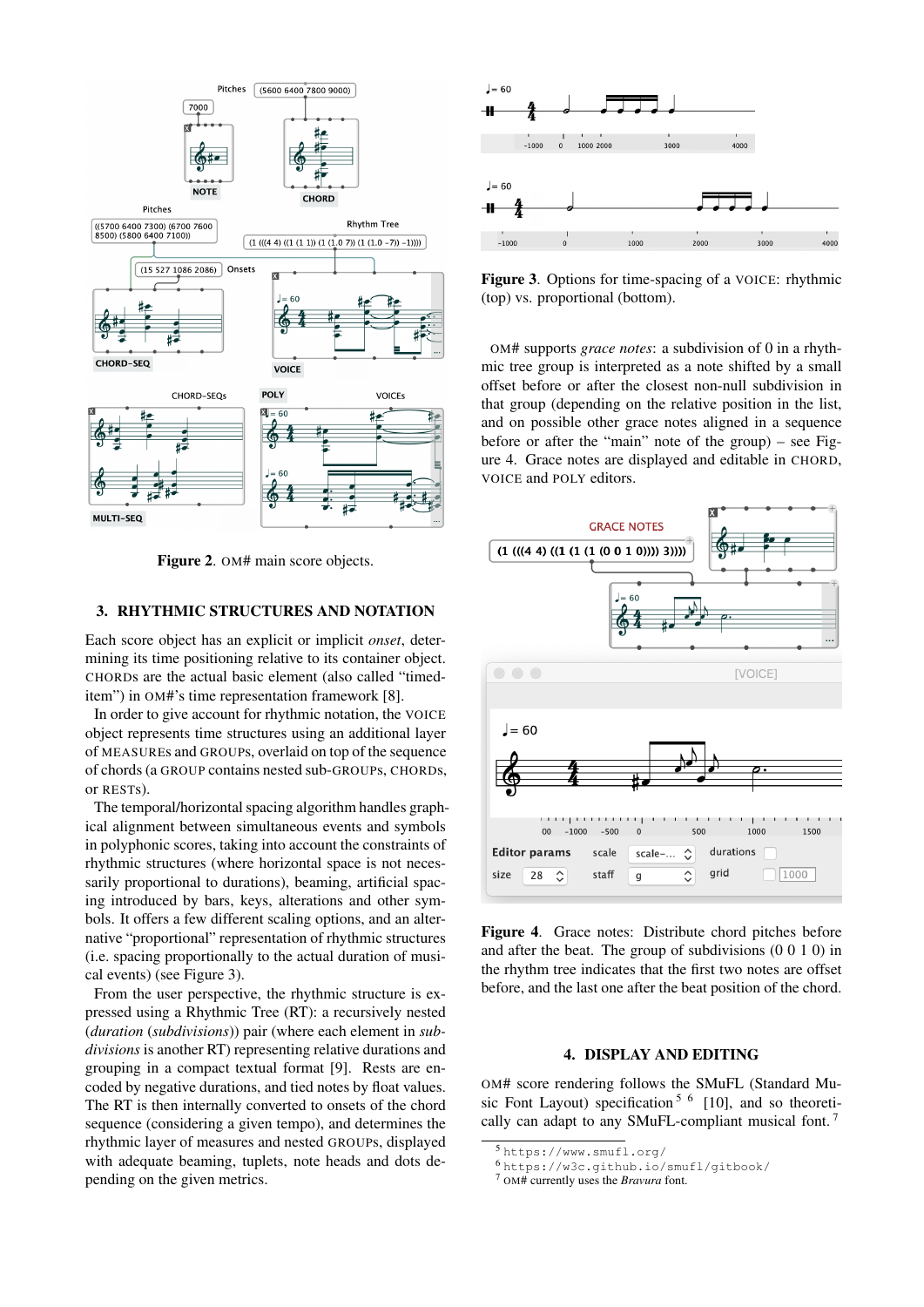Smooth and continuous zooming in/out gesture and rendering is allowed by a precise positioning of musical glyphs on the staves following this layout specification.

Various options for displaying musical parameters like duration, velocity, MIDI channel and port using musical symbols, numeric values, note heads, color and opacity allow complementing the basic score information (see Figure [5\)](#page-2-0). Picking and editing these parameters is enabled at the level of the NOTE, CHORD, and VOICEs.

<span id="page-2-0"></span>

Figure 5. Coloured and extended score display including velocities and MIDI ports/channels.

## 5. EXTRAS

EXTRA objects are also inherited from the OpenMusic score framework: they represent additional elements that can be added to the score, although not used for actual (MIDI) rendering. The EXTRA objects currently available include texts, symbols (glyphs from the musical font), altered note heads (e.g. square heads, etc. – also with any glyph from the font), velocity symbols (marking the velocity for some specific chords or notes in the score), as well as labelled markers for score segmentation and annotation (see Section [6\)](#page-2-1). They can be attached to any element of the score objects' internal hierarchy (NOTEs, CHORDs, GROUPs, etc.)

In OM#, EXTRA objects can be set and manipulated as lists (or lists of lists, etc.) directly through optional inputs of the score object boxes (see Figure [6\)](#page-2-2).

## 6. GROUPING AND SEGMENTATION

<span id="page-2-1"></span>The *time markers* in score editors can be used for extracting, processing, reordering or applying arbitrary functions to delimited score segments, implementing a simple and versatile version of the "segmentation framework" introduced in [\[11\]](#page-4-10). Figure [7](#page-2-3) illustrates an application of the *map-segments* function used along with *omquantify* to perform the piecewise rhythmic quantification  $8$  of a segmented CHORD-SEQ object.

<span id="page-2-2"></span>

Figure 6. EXTRAS: setting additional score components. The first chord has an attached text and special note-heads, the second chord has another attached symbol, and the third chord has a labelled marker.

<span id="page-2-3"></span>

Figure 7. Segmentation and piecewise rhythmic quantification using score markers and *map-segments*. Markers can be added algorithmoically as "score extras" or manually in the editor. Score segments delimited with markers are quantified one by one, and the results concatenated in *map-segments*.

The score editor features additional utilities for grouping score elements: selected groups identified by unique IDs can be displayed or processed either internally (in the edi-

<span id="page-2-4"></span><sup>8</sup> Conversion to VOICE by a translation of sequences of durations into Rhytmic Trees.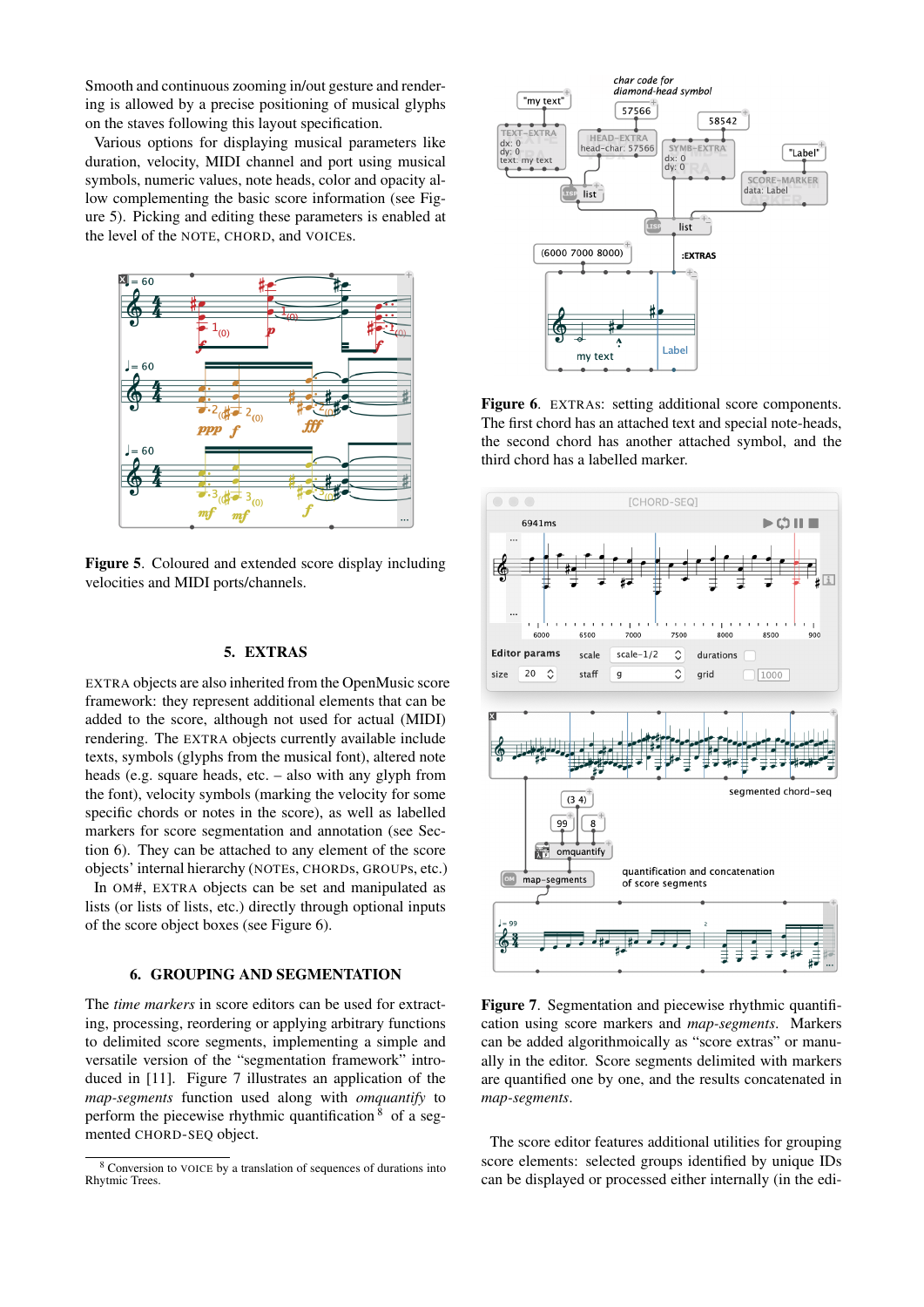tor) or externally (in visual programs). They can also constitute the basis for score analysis models: a basic pitchclass set analysis comes inbuilt in the chord-seq editor as a simple example, using the N-CERCLE object representa-tion [\[12\]](#page-4-11) for selected pitch sets (see Figure [8\)](#page-3-0).  $9$ 

<span id="page-3-0"></span>

Figure 8. Grouping and analysis inside the CHORD-SEQ editor: pitch-class set analysis.

# 7. PROGRAMMABLE EDITOR PARAMETERS

OM# score object boxes include optional inputs (and outputs) making it possible to set (and respectively, to read) attributes which do not belong to the contained / generated score object, but to the box and editor, and determine how the score will be rendered in it. Such attributes include the staves  $(G, F, GF, etc.)$ , the scale (diatonic,  $1/4$ th tones, etc.), or the musical font size.

Figure [9](#page-3-2) shows these parameters manipulated in an OM# visual program.

<span id="page-3-2"></span>

Figure 9. Setting score display parameters in OM# visual programs: staff configuration and (quarter-tone) scale.

#### 8. SCORES AS REACTIVE INTERFACES

OM# features an embedded "reactive" extension, enabling programs to run and update the score and other data containers and editors as a response to user interaction and external incoming events [\[13\]](#page-4-12).

Score objects in this context, in addition to dynamically displaying updated states and result of visual programs, can act as interactive controllers, propagating user inputs in downstream data processing.

The NOTE object box is implemented as a *slider* UI box (also called *Interface Box*) so that clicking and dragging on it dynamically updates the pitch of the stored NOTE value (according to the mouse position on the staves), as well as any downstream-connected parts of the visual programs, if adequate box connections are set reactive (see Figure [10\)](#page-3-3).

<span id="page-3-3"></span>

Figure 10. Using the NOTE box as input controller (*slider*) to interactively parametrize and fine-tune a visual program (here, a sine-wave generation algorithm). Reactive inlets/outlets and patch-cords are highlighted in red.

The interaction with score objects enabled with this reactive model is close to the one experienced by users in Max [\[14\]](#page-4-13) (in particluar using the *bach* framework [\[15\]](#page-4-14)), with the main differences that: (1) Reactive data-flow is simulated – while evens and notifications are "pushed" in the data-flow graph, the execution implements a pull-based model; and (2) Graphs are only *locally* reactive (where connections between boxes are explicitly set so), which allows the user to control the computation load and frequency in response to changes, and to mix reactive data flow with pull-based evaluation of the visual programs.

#### 9. CONCLUSION

The score representation and editing features presented in this paper contribute to make of OM# an operational and effective framework for computer-assisted music composition today.

The more tangible improvements of this framework are at the level of display and interaction with score elements, facilitated by a renewed rendering framework. The inclusion of editor parameters in visual programming is also a new concept permitted in OM#, and the representation of grace notes is another notable increment.

However, some of these features are still incomplete and constitute the object of future work: at the time of this writing, rhythmic structure editing is still limited (as compared to OpenMusic, for instance), as well as support for tempo changes and variations or micro-tonality beyond 1/4 and 1/8th tones.

<span id="page-3-1"></span><sup>&</sup>lt;sup>9</sup> Grouping and segmentation features presented in this section are available since OM# v1.3.